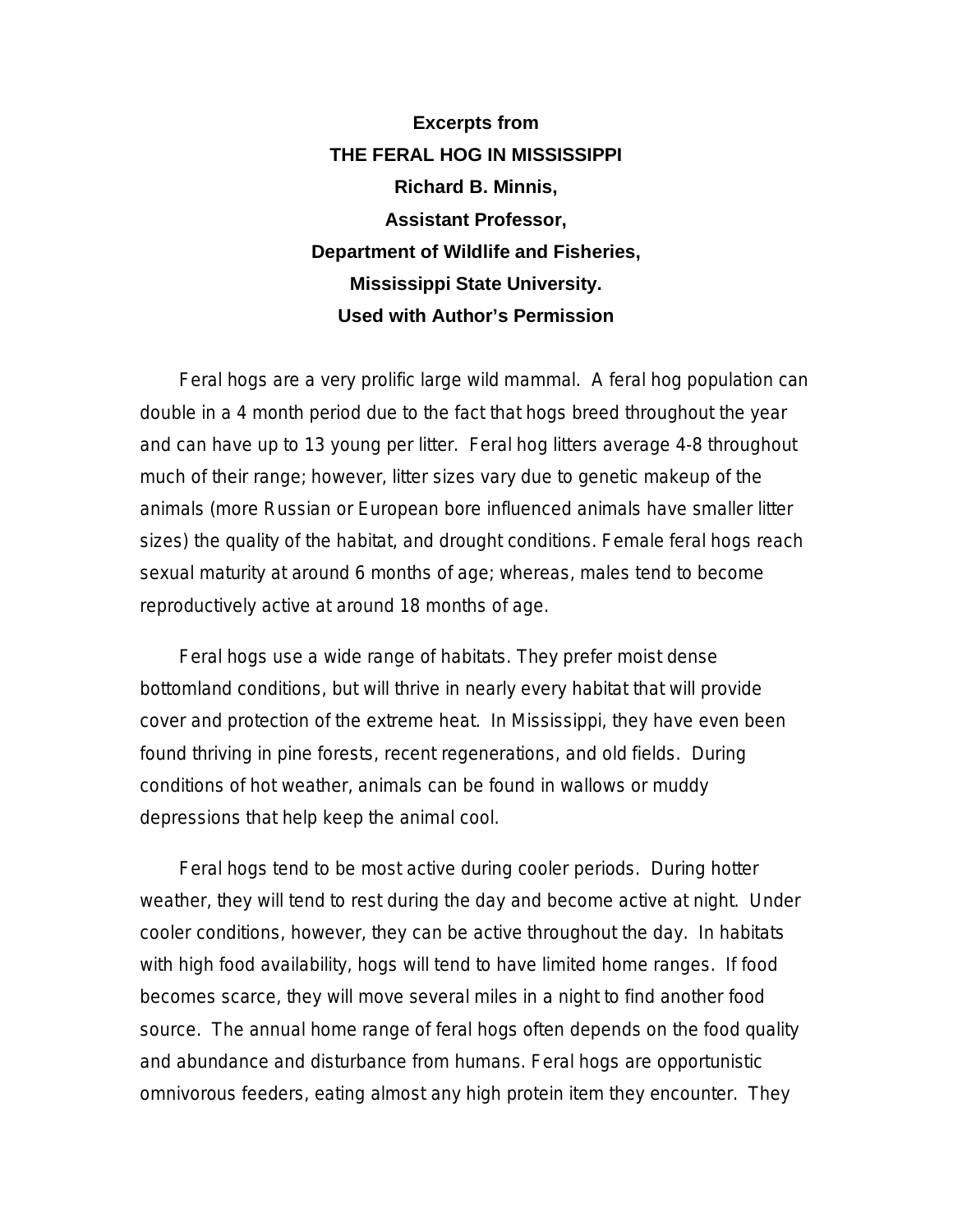feed much of the year on succulent green vegetation. They will consume many fruits, grains, and animal matter. In the spring, they forage mostly on grasses, roots, tubers, and forbs. In the fall, they prefer acorns, but will also consume grains such as corn, wheat, and sorghum. They readily consume carrion or dead meat items and will catch and kill many animals. They have been documented to kill and eat insects, reptiles (including snakes), amphibians, birds, bird eggs, small mammals, and young and sick large mammals, such as deer and goats. Feral hogs are also known to cannibalize young hogs.

Feral hogs pose a number of biological, social, institutional, and economic problems for landowners, producers, and hunters. Effects on wildlife include direct effects through predation and indirect effects through competition for food and habitat damage. There is evidence that hogs may depredate wildlife including deer and perhaps young fawns and destroy nests of wild turkey, quail, and other ground nesting birds. Wild hogs in coastal areas which serve as important nesting areas for marine turtles, especially the loggerhead, pose a serious threat to successful nesting of turtles which return to a traditional beach to nest.

The presence of feral hogs is often noted not by visual sighting, but through their less than subtle signs of activity. Rooting or digging is the sign most often noticed and associated with feral hogs. Hogs root or dig in the ground to find food. If a food source, such as fresh shoots, young roots, or grubs is present, hogs will methodically root the area until the food is depleted. This can result in rootings of several acres in size. If the ground is soft, this rooting or diggings activity can be up to 3 feet deep. Feral hogs can also leave signs from their wallows, rubs on trees, tracks and scat.

Rooting and wallowing can cause severe damage to habitat and farm. Habitat damage can have negative effects on desirable fauna, can positively influence undesirable species and change the epidemiology of diseases in the process.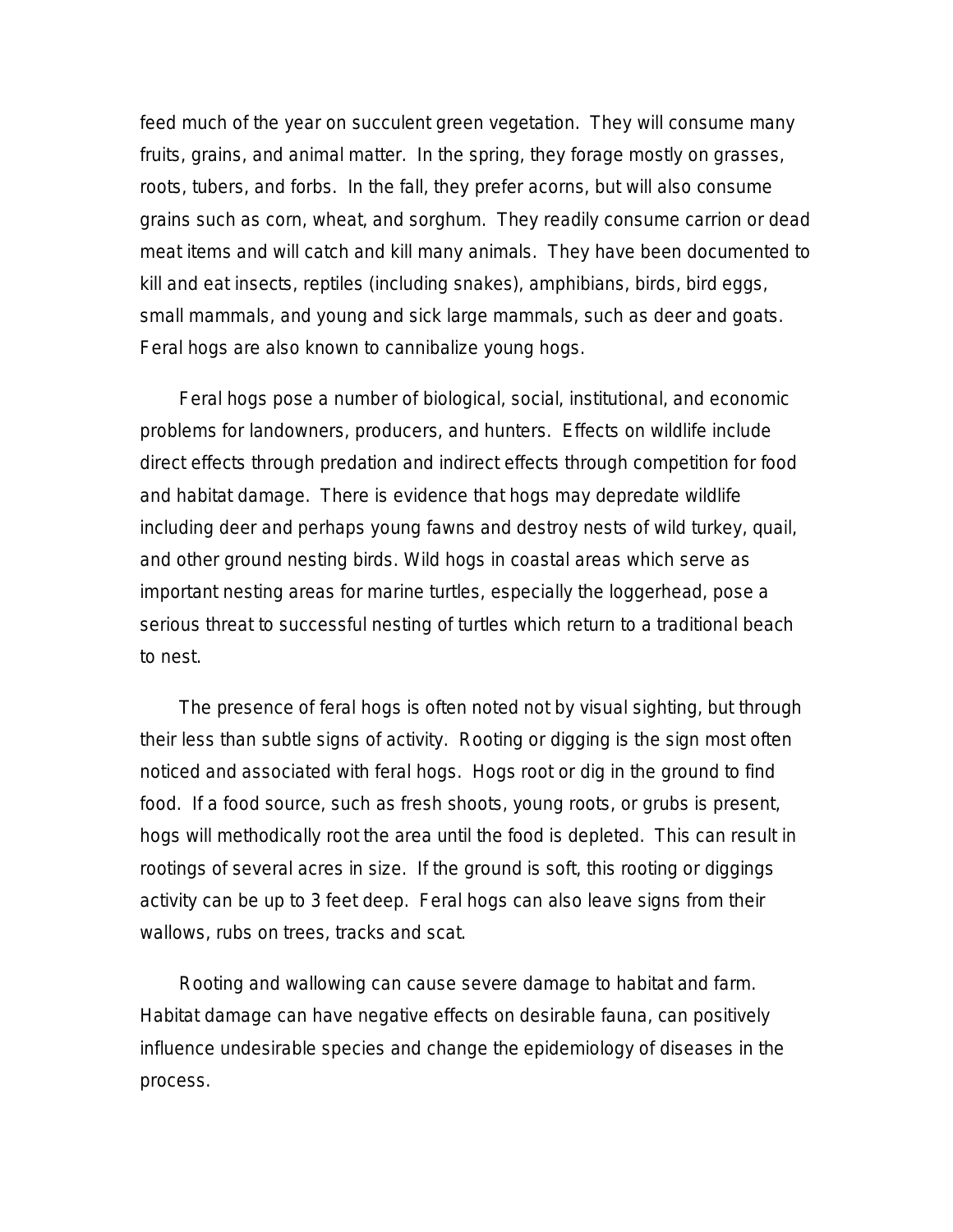In a recent study at MSU, nearly 41% of feral hogs sampled around the state of Mississippi were infected with Toxoplasma. Hunters should be advised to cook all feral hog meat to an internal temperature of 170o or freeze for at least a period of 20 days. Both of these processes will kill the organism.

Trapping is probably the most effective method of controlling feral hog populations in Mississippi. The dense nature of feral hog habitat lends itself better to trapping than hunting. Usually, box or corral traps that catch multiple hogs are most effective and popular.

Check with the USDA Wildlife Services or Veterinary Services for details on proper fencing techniques for feral hogs. To be hog proof, fences should be of a small mesh, at least 36 inches in height, and with some fencing buried under ground.

With the issues surrounding feral hogs, it is easy to understand how most wildlife biologist around the United States would have a very negative opinion of feral hogs. While hunters enjoy the presence of a second large mammal to pursue, they often find the feral hog population can quickly reach a level they cannot control. Research from Florida indicates that at least 50% of feral hog populations need to be harvested to maintain the population at a steady state. To reduce the population, 75-80% of the population needs to be taken annually. This requires a lot of work year round to keep feral hog populations in check.

Feral hogs are well established and are not likely to be eradicated due to their highly adaptable nature and reproductive capability. Individual opinions of feral hogs vary greatly. Many individuals have never seen feral hogs, because of their usually nocturnal nature. But, while hunters enjoy having additional quarry to pursue, farmers can often suffer great economic losses due to the presence of feral hogs through direct field and fence damage and transmission of disease to livestock. Biologists are concerned about the impacts of feral hogs on local wildlife and plant communities, and human health professionals of the transmission of zoonotic pathogens. What ever your opinion, the feral hog is